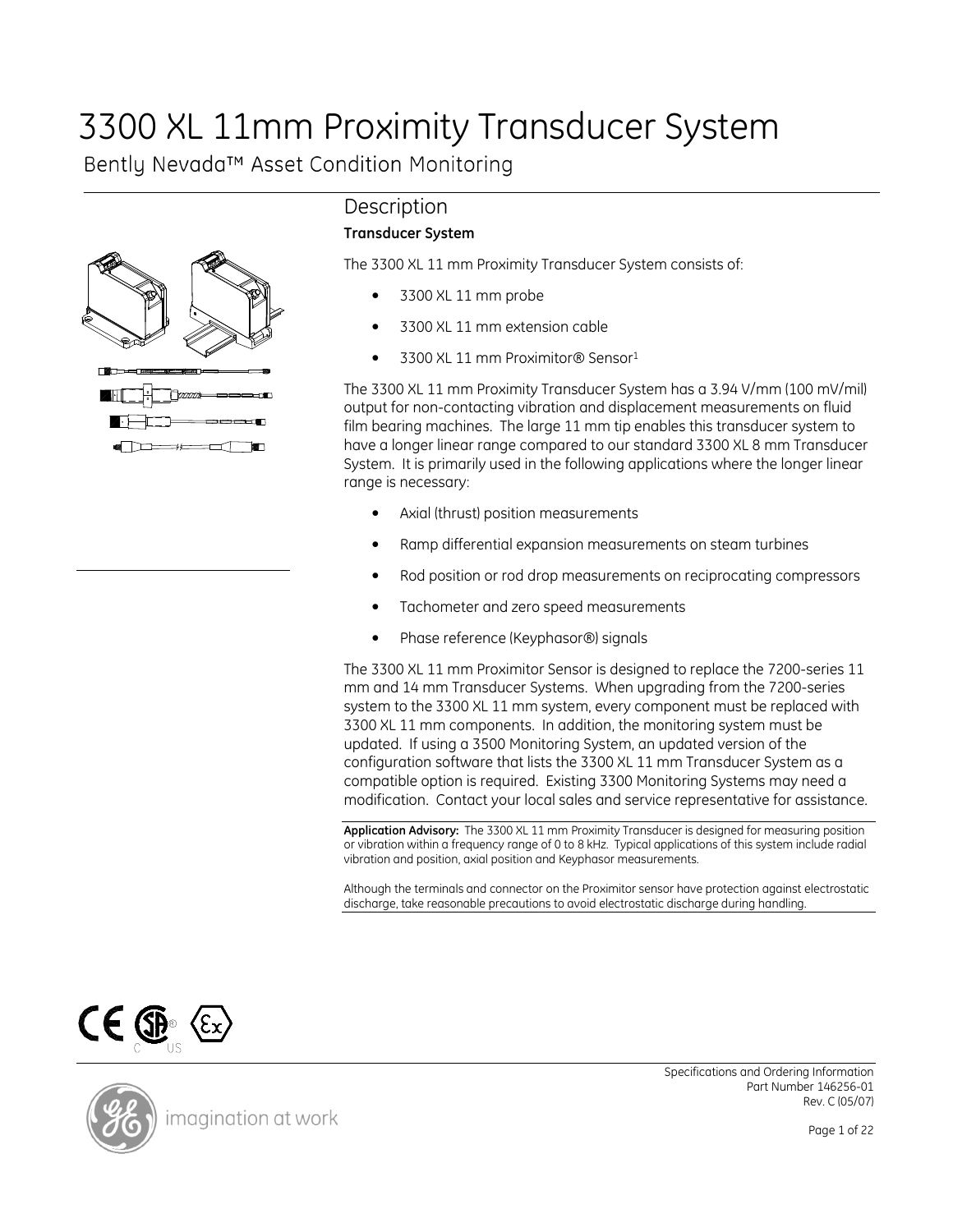#### Proximitor Sensor

The 3300 XL 11 mm Proximitor Sensor has the same advanced features found in the 3300 XL 8 mm Proximitor Sensor. Its thin design allows it to be mounted in either a high-density DIN-rail installation or a more traditional panel mount configuration. Improved RFI/EMI immunity allows the 3300 XL Proximitor Sensor to achieve European CE mark approvals without any special mounting considerations. This RFI immunity also prevents the transducer system from being adversely affected by nearby high frequency radio signals. SpringLoc terminal strips on the Proximitor Sensor require no special installation tools and facilitate faster, highly robust field wiring connections.

#### Proximity Probe and Extension Cable

The 3300 XL 11 mm probe comes in varying probe case configurations, including armored and unarmored  $\frac{1}{2}$ -20,  $\frac{5}{8}$ -18, M14 X 1.5 and M16 X 1.5 probe threads. The reverse mount 3300 XL 11 mm probe comes standard with either <sup>3</sup> ⁄8 -24 or M10 X 1 threads. All components of the transducer system have gold-plated brass ClickLoc™ connectors. ClickLoc connectors lock into place, preventing the connection from becoming loose. The patented TipLoc™ molding method provides a robust bond between the probe tip and the probe body. The probe cable is securely attached to the probe tip utilizing our patented CableLoc™ design that provides 330 N (75 lb) pull strength.

3300 XL Probes and Extension Cables can also be ordered with a FluidLoc® cable option. This option prevents oil and other liquids from leaking out of the machine through the cable's interior. The connector protector option provides additional protection of the connectors in a humid or moist environment. Connector protectors are recommended for all installations and provide increased environmental protection2. Additionally, the 3300 XL 11 mm probe comes standard with a locknut with predrilled safety wire holes.

#### Notes:

- 1. Proximitor Sensors are supplied by default from the factory calibrated to AISI 4140 steel. Calibration to other target materials is available upon request.
- 2. Silicone tape is also provided with each 3300 XL extension cable and can be used instead of connector protectors. Silicone tape is not recommended in applications where the probe-to-extension cable connection will be exposed to turbine oil.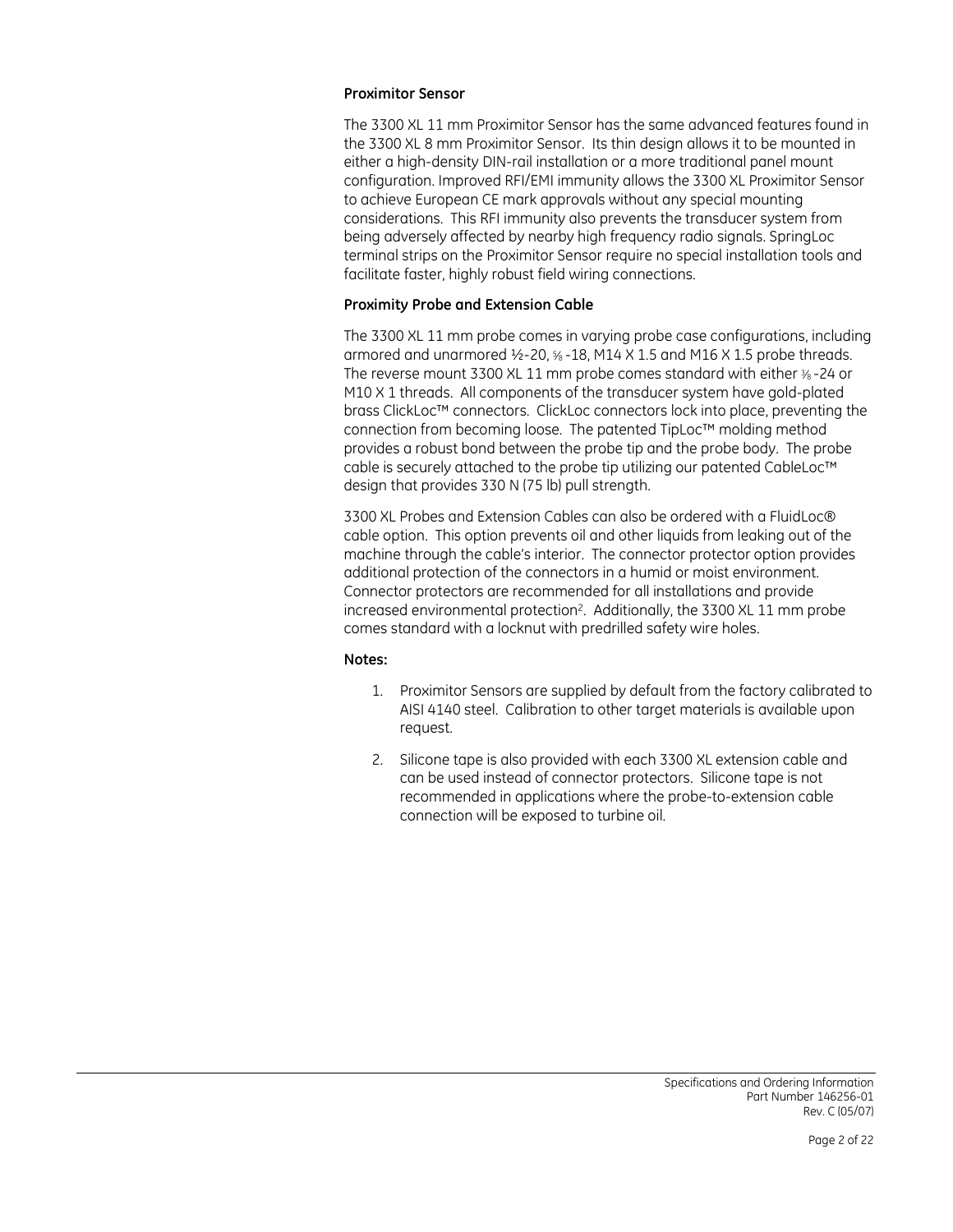### Specifications

Electrical

Unless otherwise noted, the following specifications are for a 3300 XL 11 mm Proximitor Sensor, extension cable and probe between 0°C and +45°C (+32°F to +113°F), with a -24 Vdc power supply, a 10 kΩ load, our supplied AISI 4140 steel target that is 31 mm (1.2 in) diameter or larger, and a probe gap of 2.5 mm (100 mils). The system accuracy and interchangeability specifications do not apply when using a transducer system calibrated to any target other than ourAISI 4140 steel target.

| LICLUILUI<br>Proximitor      |                                                                                                                                                                                                                                                                                    |                                    | 69.9 pF/m (21.3 pF/ft) typical                                                                                                                                                                                                                                                                                                                                                                              |
|------------------------------|------------------------------------------------------------------------------------------------------------------------------------------------------------------------------------------------------------------------------------------------------------------------------------|------------------------------------|-------------------------------------------------------------------------------------------------------------------------------------------------------------------------------------------------------------------------------------------------------------------------------------------------------------------------------------------------------------------------------------------------------------|
| Sensor Input<br>Power        | Accepts one noncontacting 3300<br>XL 11 mm Proximity Probe and<br>Extension Cable.<br>Requires -17.5 Vdc to -26 Vdc<br>without barriers at 12 mA<br>maximum consumption, -23 Vdc<br>to -26 Vdc with barriers.<br>Operation at a more positive<br>voltage than -23.5 Vdc can result | Field wiring:                      | 0.2 to 1.5 mm <sup>2</sup> (16 to 24 AWG)<br>[0.25 to 0.75 mm <sup>2</sup> (18 to 23 AWG)<br>with ferrules]. Recommend using<br>three-conductor shielded triad<br>cable. Maximum length of 305<br>metres (1,000 feet) between the<br>3300 XL Proximitor Sensor and<br>the monitor. See the frequency<br>response graph for signal rolloff<br>at high frequencies when using<br>longer field wiring lengths. |
|                              | in reduced linear range.                                                                                                                                                                                                                                                           | Linear Range:                      |                                                                                                                                                                                                                                                                                                                                                                                                             |
| <b>Supply</b><br>Sensitivity | Less than 2 mV change in output<br>voltage per volt change in input<br>voltage.                                                                                                                                                                                                    |                                    | 4.0 mm (160 mils). Linear range<br>begins at approximately 0.5 mm<br>(20 mils) from target and is from<br>0.5 to 4.5 mm (20 to 180 mils)<br>(approximately -1 to -17 Vdc).<br><b>Extended Deviation from Straight</b>                                                                                                                                                                                       |
| Output<br>resistance         | 50 $\Omega$                                                                                                                                                                                                                                                                        |                                    | Line (DSL) range is from<br>approximately 0.5 to 5.0 mm (20<br>to 200 mils) (-1 to -19 Vdc). The                                                                                                                                                                                                                                                                                                            |
| Probe dc<br>resistance:      |                                                                                                                                                                                                                                                                                    |                                    | extended DSL range is not<br>applicable when using zener<br>barriers.                                                                                                                                                                                                                                                                                                                                       |
| Probe Length<br>(m)          | Resistance from the Center<br>Conductor to the Outer Conductor<br>(R <sub>PROBE</sub> ) (ohms)                                                                                                                                                                                     | Recommended<br><b>Gap Setting:</b> |                                                                                                                                                                                                                                                                                                                                                                                                             |
| 1.0                          | $5.9 \pm 0.5$                                                                                                                                                                                                                                                                      |                                    | 2.5 mm (100 mils)                                                                                                                                                                                                                                                                                                                                                                                           |
| 5.0                          | $7.2 \pm 0.8$                                                                                                                                                                                                                                                                      | Incremental<br><b>Scale Factor</b> |                                                                                                                                                                                                                                                                                                                                                                                                             |
| 9.0                          | $8.5 \pm 1.1$                                                                                                                                                                                                                                                                      | (ISF)                              |                                                                                                                                                                                                                                                                                                                                                                                                             |
|                              |                                                                                                                                                                                                                                                                                    |                                    |                                                                                                                                                                                                                                                                                                                                                                                                             |

Extension cable dc resistance:

Extension cable capacitance:

Resistance from

4.0  $1.0 \pm 0.25$   $0.3 \pm 0.1$ 8.0 2.0  $\pm$  0.5 0.6  $\pm$  0.2

Resistance from Coaxial Conductor to Coaxial Conductor (RJACKET) (ohms)

Center Conductor to Center Conductor (RCORE) (ohms)

Length of Extension Cable

 $(m)$ 

3.94 V/mm (100 mV/mil) ±10% including interchangeability error when measured in increments of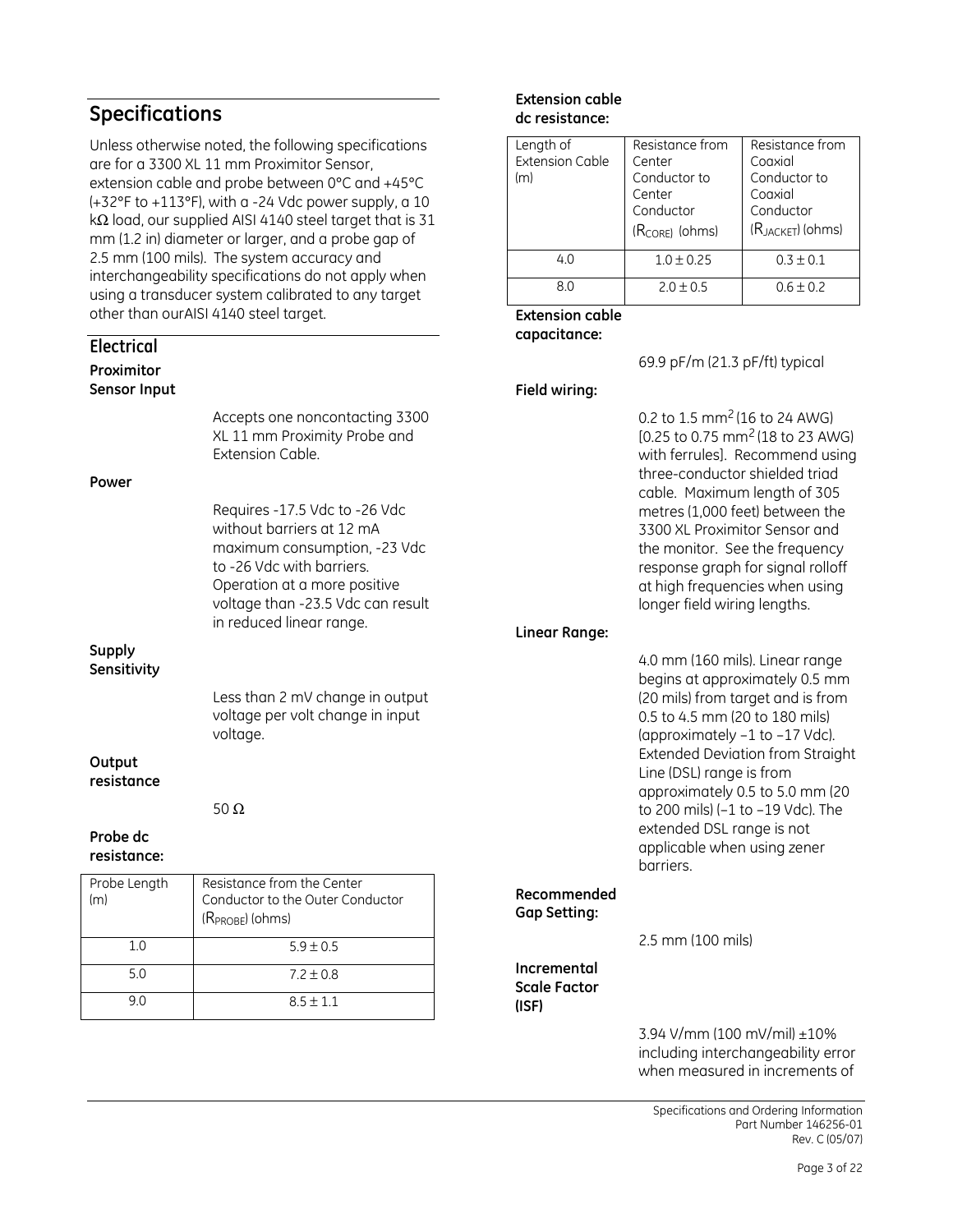0.5 mm (20 mils) over the 4.0 mm (160 mil) linear range.

#### Deviation from best fit straight line (DSL)

Standard DSL range:

Less than  $\pm 0.10$  mm ( $\pm 4$  mils).

Extended DSL range:

Less than  $\pm 0.15$  mm ( $\pm 6$  mils).

#### System Performance over extended temperatures:

Over a probe temperature range of -35°C to +120°C (-31°F to +248°F) with the Proximitor Sensor and extension cable between 0°C to +45°C (+32°F to +113°F), the ISF remains within ±25% of 3.94 V/mm (100 mV/mil), the DSL remains within ±0.51 mm (±20 mils) and the extended range DSL remains within ±0.59 mm  $(\pm 23 \text{ miles})$ 

Over a ProximitorSensor and extension cable temperature range of -35°C to +65°C (-31°F to +149°F) with the probe between 0°C to +45°C (+32°F to +113°F), the ISF remains within ±25% of 3.94 V/mm (100 mV/mil), the DSL remains within  $\pm 0.51$  mm ( $\pm 20$ mils) and the extended range DSL remains within  $\pm 0.59$  mm ( $\pm 23$ mils)

#### Frequency Response:

0 to 8 kHz: +0, -3 dB typical, with up to 305 metres (1000 feet) of field wiring.

#### Recommended Minimum Target Size:

30.5 mm (1.2 in) diameter (flat target)

#### Recommended Minimum Shaft Diameter

#### 152 mm (6.0 in)

Measurements on shaft diameters smaller than 76 mm (3.0 in) usually require close spacing of radial vibration or axial position transducers with the potential for their electromagnetic emitted fields to interact with one another (cross talk), resulting in erroneous readings. Care should be taken to maintain minimum separation of transducer tips, generally at least 64 mm (2.5 in) for dual axial position measurements or 54 mm (2.1 in) for radial vibration measurements to prevent cross talk. Radial vibration or position measurements on shaft diameters smaller than 152 mm (6.0 in) will generally result in a change in scale factor due to the curvature of the shaft surface. Consult Performance Specification 144979 for additional information.

#### Effects of 60 Hz Magnetic Fields Up to 300 Gauss (5 metre system):

Output voltage in mil pp/gauss:

| Gap                  | Proximitor<br>Sensor | Probe | Ext. Cable |
|----------------------|----------------------|-------|------------|
| $0.5$ mm (20 mil)    | 0.006                | 0.001 | 0.001      |
| 2.5 mm (100)<br>mil) | 0.033                | 0.009 | 0.005      |
| 4.6 mm (180)<br>mil) | 0.033                | 0.027 | 0.007      |

### Electrical

Classification:

Complies with the European CE mark.

#### Hazardous Area Approvals

Multiple approvals for hazardous areas certified by Canadian Standards Association (CSA/NRTL/C) in North America and by BASEEFA/CENELEC in Europe.

#### North America:

Ex ia IIC T5; Class I Zone 0 or Exia IIC T5 for Class 1 Division 1; Groups A, B, C, and D, when installed with intrinsically safe zener barriers per drawing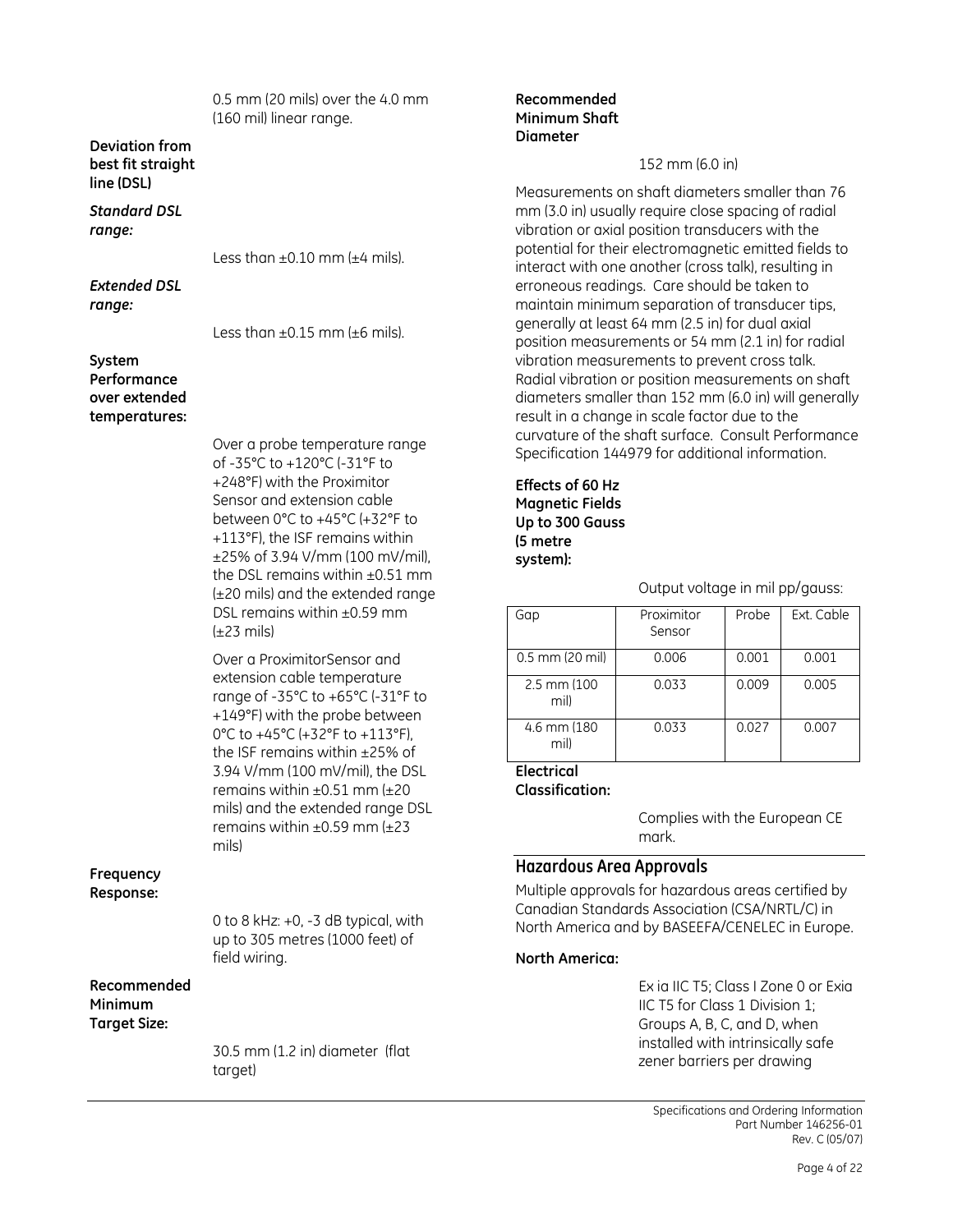|                                     | 141092 or when installed with<br>galvanic isolators.<br>ExnA IIC T5 Class I Zone 2 or ExnA<br>IIC T5 for Class I, Division 2,<br>Groups A, B, C, and D when<br>installed without barriers per<br>drawing 140979.<br>T <sub>5</sub> @ T <sub>a</sub> = -35 °C to +85 °C. | <b>Extension Cable</b><br>Armor<br>(optional):<br><b>Tensile Strength</b><br><i>(maximum</i><br>rated):                   |  | Flexible AISI 302 SST with FEP<br>outer jacket.                                                                     |                         |  |
|-------------------------------------|-------------------------------------------------------------------------------------------------------------------------------------------------------------------------------------------------------------------------------------------------------------------------|---------------------------------------------------------------------------------------------------------------------------|--|---------------------------------------------------------------------------------------------------------------------|-------------------------|--|
| Europe:                             | EExia IIC T5 for Zones 0, 1 and 2,<br>Group IIC, BASEEFA certificate<br>number BAS99ATEX1101, when<br>installed with intrinsically safe<br>zener barriers or galvanic<br>isolators,                                                                                     | Connector<br>material:                                                                                                    |  | 330 N (75 pounds) probe case to<br>probe lead. 270 N (60 pounds) at<br>probe lead to extension cable<br>connectors. |                         |  |
|                                     |                                                                                                                                                                                                                                                                         |                                                                                                                           |  | Gold-plated brass                                                                                                   |                         |  |
|                                     | T5 @ Ta= -35°C to +85°C.<br>EEx nA for Zone 2, Group IIC,                                                                                                                                                                                                               | Probe case torque:                                                                                                        |  | Maximum<br>Rated                                                                                                    | Recommende<br>d         |  |
|                                     | <b>BASEEFA certificate number</b><br>BAS99ATEX3100U.                                                                                                                                                                                                                    | $\frac{1}{2}$ -20 and $\frac{5}{8}$ -18                                                                                   |  | 45.2 Nom                                                                                                            | 15.0 Nom                |  |
| Mechanical                          |                                                                                                                                                                                                                                                                         | probe cases                                                                                                               |  | (400 in <b>lb</b> )                                                                                                 | $(133$ in•lb)           |  |
| <b>Probe Tip</b>                    |                                                                                                                                                                                                                                                                         | M14x1.5 and<br>M16x1.5 probe cases                                                                                        |  | 63.3 Nom                                                                                                            | 21.1 Nom                |  |
| Material:                           |                                                                                                                                                                                                                                                                         |                                                                                                                           |  | $(560$ in $\bullet$ lb)                                                                                             | $(187$ in $\bullet$ lb) |  |
|                                     | Polyphenylene sulfide (PPS).                                                                                                                                                                                                                                            | Reverse mount<br>probes                                                                                                   |  | 22.6 Nom                                                                                                            | 7.5 N•m                 |  |
| <b>Probe Case</b>                   |                                                                                                                                                                                                                                                                         |                                                                                                                           |  | (200 in <b>lb</b> )                                                                                                 | $(66$ in $\bullet$ lb)  |  |
| Material:                           |                                                                                                                                                                                                                                                                         | Connector-to-connector torque                                                                                             |  |                                                                                                                     |                         |  |
| <b>Probe Cable</b>                  | AISI 304 stainless steel (SST).                                                                                                                                                                                                                                         | Recommended<br>torque:                                                                                                    |  |                                                                                                                     |                         |  |
| <b>Specifications:</b>              |                                                                                                                                                                                                                                                                         |                                                                                                                           |  | Finger tight                                                                                                        |                         |  |
|                                     | 75 $\Omega$ triaxial, fluoroethylene<br>propylene (FEP) insulated probe<br>cable in the following total probe<br>lengths: 1, 5 or 9 metres.                                                                                                                             | <b>Maximum</b><br>torque:                                                                                                 |  | $0.565$ N $\bullet$ m (5 in $\bullet$ lb)                                                                           |                         |  |
| <b>Extension Cable</b><br>Material: | 75 $\Omega$ triaxial, fluoroethylene<br>propylene (FEP) insulated.                                                                                                                                                                                                      | Minimum Bend<br>Radius (with or<br>without sst<br>armor):                                                                 |  |                                                                                                                     |                         |  |
| Proximitor®                         |                                                                                                                                                                                                                                                                         |                                                                                                                           |  | 25.4 mm (1.0 in)                                                                                                    |                         |  |
| <b>Sensor Material:</b>             |                                                                                                                                                                                                                                                                         | System Weight (typical):                                                                                                  |  |                                                                                                                     |                         |  |
|                                     | A380 aluminum                                                                                                                                                                                                                                                           | Probe:                                                                                                                    |  |                                                                                                                     |                         |  |
| System Length:                      |                                                                                                                                                                                                                                                                         | 70 g (2.5 oz) (minimum length case,<br>1m lead, no armor)<br>170 g (6.0 oz) (minimum length<br>case, 1m lead, with armor) |  |                                                                                                                     |                         |  |
|                                     | 5 or 9 metres including extension<br>cable                                                                                                                                                                                                                              |                                                                                                                           |  |                                                                                                                     |                         |  |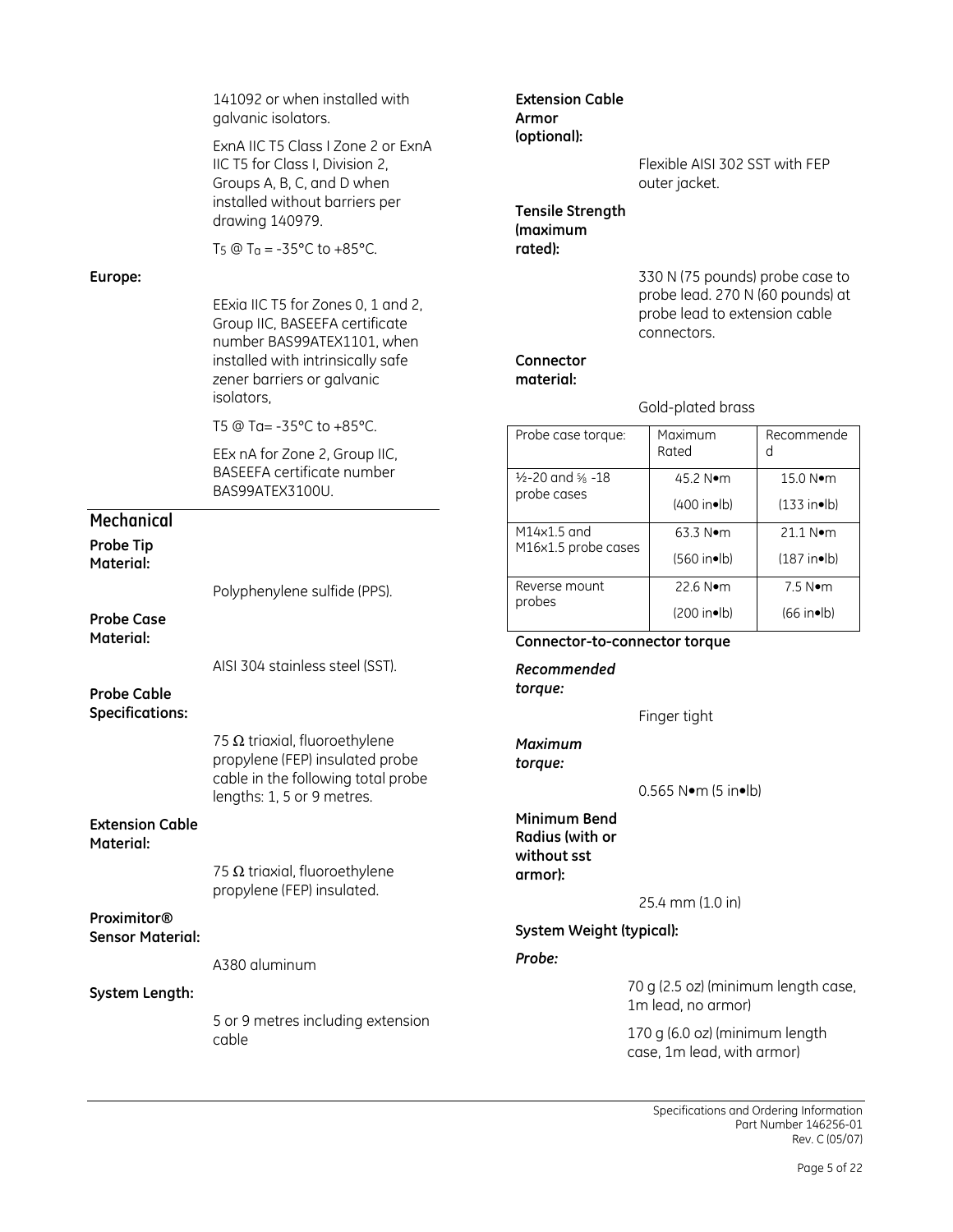|                                                 | For longer case lengths add 1.1<br>g/mm (1.0 oz/in).                                                                 | Relative<br>Humidity:          |                                                                                                                                                                                                                    |
|-------------------------------------------------|----------------------------------------------------------------------------------------------------------------------|--------------------------------|--------------------------------------------------------------------------------------------------------------------------------------------------------------------------------------------------------------------|
|                                                 | For 5 m probe length add 180 g (6<br>oz) for non-armored probe or 560 g<br>(20 oz) for armored probe.                |                                | 100% condensing, non-<br>submersible when connectors are<br>protected. Tested to IEC 68-2-3                                                                                                                        |
|                                                 | For 9 m probe length add 360 g (12<br>oz) for non-armored probe or 1120<br>g (40 oz) for armored probe.              | <b>Probe Pressure:</b>         | damp heat.                                                                                                                                                                                                         |
| <b>Extension Cable:</b>                         |                                                                                                                      |                                | 3300 XL probes are designed to<br>seal differential pressure between                                                                                                                                               |
|                                                 | 45 g/m (0.5 oz/ft)                                                                                                   |                                | the probe tip and case. The probe<br>sealing material consists of a                                                                                                                                                |
| Armored                                         |                                                                                                                      |                                | Viton® O-ring. Probes are not                                                                                                                                                                                      |
| <b>Extension cable:</b>                         |                                                                                                                      |                                | pressure tested prior to shipment.<br>Contact our custom design                                                                                                                                                    |
|                                                 | 140 g/m (1.5 oz/ft)                                                                                                  |                                | department if you require a test                                                                                                                                                                                   |
| Proximitor<br>Sensor:                           |                                                                                                                      |                                | of the pressure seal for your<br>application                                                                                                                                                                       |
|                                                 | 255 g (9 oz)                                                                                                         |                                | Note: It is the responsibility of the<br>customer or user to ensure that all liquids                                                                                                                               |
| <b>Environmental Limits</b>                     |                                                                                                                      |                                | and gases are contained and safely                                                                                                                                                                                 |
| Probe<br>Temperature<br>Range                   |                                                                                                                      |                                | controlled should leakage occur from a<br>proximity probe. In addition, solutions<br>with high or low pH values may erode the<br>tip assembly of the probe causing media<br>leakage into surrounding areas. Bently |
| Operating and<br><b>Storage</b><br>Temperature: |                                                                                                                      |                                | Nevada LLC will not be held responsible<br>for any damages resulting from leaking<br>3300 XL proximity probes. In addition,<br>3300 XL proximity probes will not be<br>replaced under the service plan due to      |
|                                                 | -51°C to +177°C (-60°F to +351°F)                                                                                    |                                | probe leakage.                                                                                                                                                                                                     |
|                                                 | Note: Exposing the probe to temperatures<br>below -34°C (-30°F) may cause premature<br>failure of the pressure seal. | Patents:                       | 5,016,343                                                                                                                                                                                                          |
| <b>Extension Cable</b>                          |                                                                                                                      |                                | 5,126,664                                                                                                                                                                                                          |
| Temperature                                     |                                                                                                                      |                                | 5,351,388                                                                                                                                                                                                          |
| Range                                           |                                                                                                                      |                                | 5,685,884                                                                                                                                                                                                          |
| Operating and<br><b>Storage</b><br>Temperature: |                                                                                                                      | patents apply to this product. | Components or procedures described in these                                                                                                                                                                        |
|                                                 | -51°C to +177°C (-60°F to +351°F)                                                                                    | <b>Ordering Information</b>    |                                                                                                                                                                                                                    |
| Proximitor                                      |                                                                                                                      |                                | 3300 XL 11 mm Proximity Probes:                                                                                                                                                                                    |
| Sensor<br>Temperature<br>Range                  |                                                                                                                      | without armor                  | 330701 3300 XL 11 mm Probe, 1/2-20 UNF thread,                                                                                                                                                                     |
| Operating<br>Temperature:                       |                                                                                                                      | armor                          | 330702 3300 XL 11 mm Probe, 1/2-20 UNF thread, with                                                                                                                                                                |
| <b>Storage</b>                                  | -35°C to +85°C (-31°F to +185°F)                                                                                     | without armor                  | 330707 3300 XL 11 mm Probe, 5/8-18 UNF thread,                                                                                                                                                                     |
| Temperature:                                    | -51°C to +100°C (-60°F to +212°F)                                                                                    | armor                          | 330708 3300 XL 11 mm Probe, 5/8-18 UNF thread, with                                                                                                                                                                |
|                                                 |                                                                                                                      |                                |                                                                                                                                                                                                                    |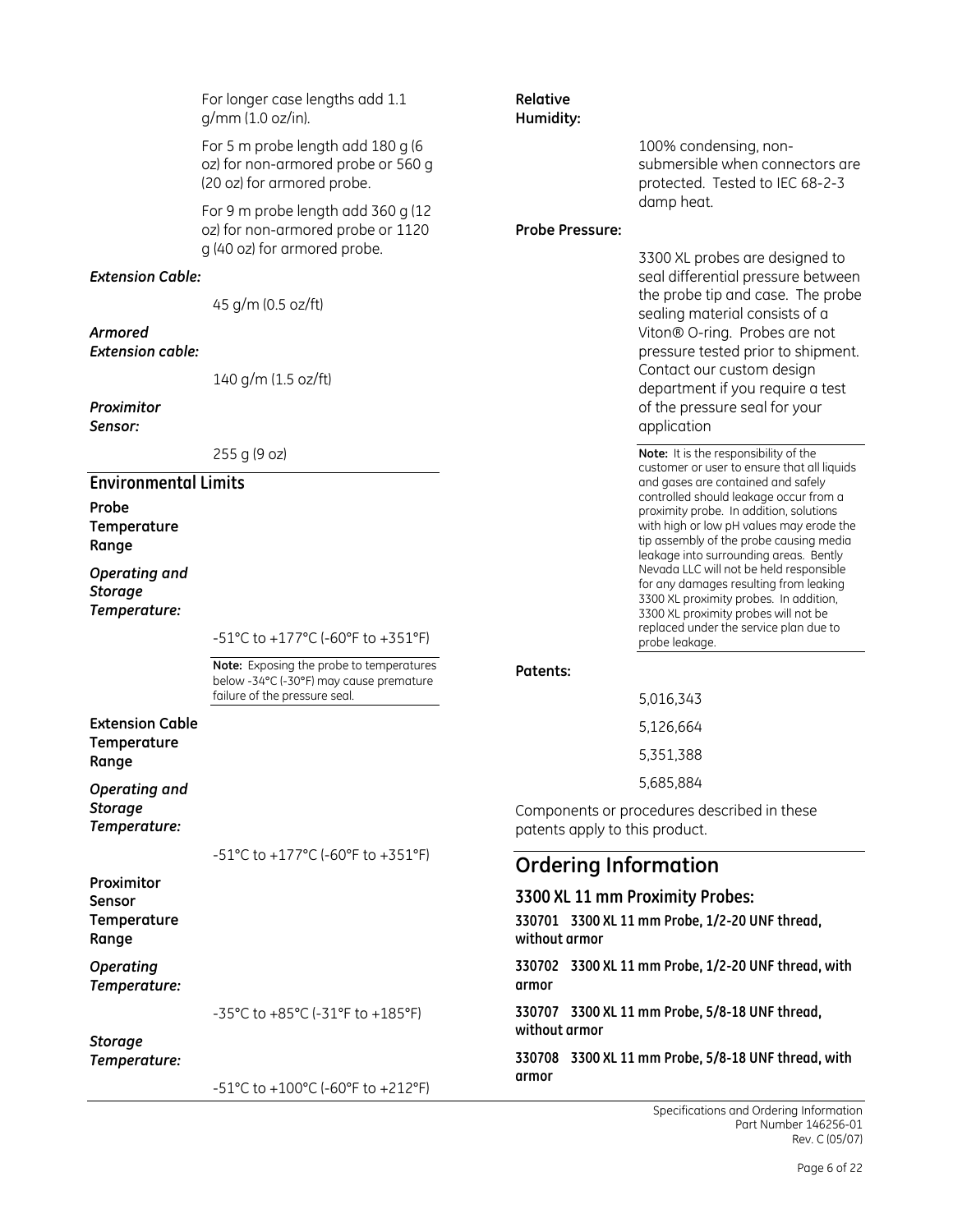#### Part Number-AXX-BXX-CXX-DXX-EXX

#### Option Descriptions

A: Unthreaded Length Option

Note: Unthreaded length must be at least 1.0 inch less than the case length.

Order in increments of 0.1 in Length configurations: Maximum unthreaded length: 8.9 in Minimum unthreaded length: 0.0 in **Example:**  $0.4 = 0.4$  in

- B: Overall Case Length Option Order in increments of 0.1 in Threaded length configurations: Maximum case length: 9.9 in Minimum case length: 1.0 in **Example:**  $24 = 2.4$  in
- C: Total Length Option
	- 10 10 metre (3.3 feet)
	- **50** 5.0 metres (16.4 feet)
	- 9 0 9.0 metres (29.5 feet)

Note: Five metre probes are designed for use with the five metre Proximitor Sensor only.

- D: Connector and Cable-Type Option
	- 01 Miniature coaxial ClickLoc connector with connector protector, standard cable
	- 02 Miniature coaxial ClickLoc connector, standard cable
	- 11 Miniature coaxial ClickLoc connector with connector protector, FluidLoc cable
	- 12 Miniature coaxial ClickLoc connector, FluidLoc cable
- E: Agency Approval Option
	- 00 Not required
	- **05** Multiple Approvals

#### 3300 XL 11 mm Proximity Probes, Metric:

330703 3300 XL 11 mm Probe, M14 x 1.5 thread, without armor

330704 3300 XL 11 mm Probe, M14 x 1.5 thread, with armor

330709 3300 XL 11 mm Probe, M16 x 1.5 thread, without armor

330710 3300 XL 11 mm Probe, M16 x 1.5 thread, with armor

#### Part Number-AXXX-BXXX-CXX-DXX-EXX

#### Option Descriptions

A: Unthreaded Length Option

Note: Unthreaded length must be at least 26 mm less than the case length.

Order in increments of 2 mm. Length configuration: Maximum unthreaded length: 224 mm Minimum unthreaded length: 0 mm **Example:**  $0 6 0 = 60$  mm

B: Overall Case Length Option Order in increments of 2 mm.

Metric thread configurations: Maximum length: 250 mm Minimum length: 26 mm

**Example:**  $0 6 0 = 60$  mm

- C: Total Length Option
	- **10** 1.0 metre (3.3 feet)
	- 5 0 5.0 metres (16.4 feet)
	- 9 0 9.0 metres (29.5 feet)

Note: Five metre probes are designed for use with the five metre Proximitor Sensor only.

D: Connector and Cable-Type Option

| 01 | Miniature coaxial ClickLoc |
|----|----------------------------|
|    | connector with connector   |
|    | protector, standard cable  |
| 02 | Miniature coaxial ClickLoc |
|    | connector, standard cable  |
| 11 | Miniature coaxial ClickLoc |
|    | connector with connector   |
|    | protector, FluidLoc cable  |
| 12 | Miniature coaxial ClickLoc |
|    | connector, FluidLoc cable  |

- E: Agency Approval Option
	- **00** Not required 05 Multiple Approvals
	-

3300 XL 11 mm Reverse Mount Probe

330705-02-18- CXX-DXX-EXX, 3/8-24 UNF threads

330706-005-046- CXX-DXX-EXX, M10 x 1 threads

#### Option Descriptions

- C: Total Length Option
	- 10 1.0 metre (3.3 feet) 5 0 5.0 metres (16.4 feet) 9 0 9.0 metres (29.5 feet) Note: Five metre probes are designed for use with the five metre Proximitor Sensor only.
- **D:** Connector Option
	- 02 Miniature ClickLoc coaxial
	- connector
- E: Agency Approval Option
	- **00** Not required
	- **05** Multiple Approvals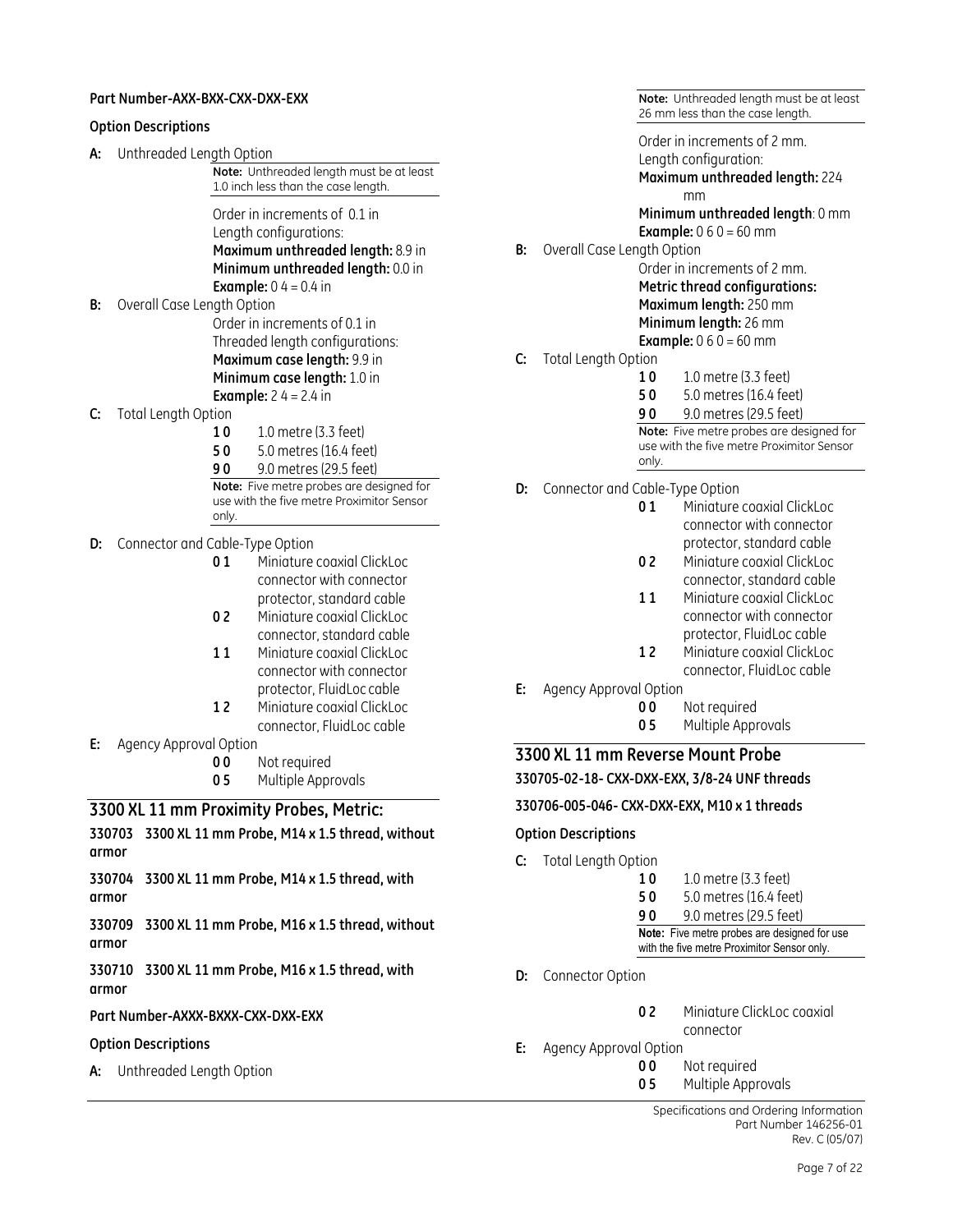Note: For a shorter delivery time, order commonly stocked probes. Currently, stocked probes consist of the following part numbers: 330701-00-10-10-02-00, 330701-00-20-10-02-00, 330703-000- 050-10-02-00, 330705-02-18-10-02-00, 330706-005-046-10-02-00.

### 3300 XL 11 mm Proximitor Sensor

#### 330780-AXX-BXX

#### Option Descriptions

- A: Total Length and Mounting Option
	- 5 0 5.0 metre (16.4 feet) system length, panel mount
	- **51** 5.0 metre (16.4 feet) system length, DIN mount
	- 5 2 5.0 metre (16.4 feet) system length, no mounting hardware
	- 90 9.0 metres (29.5 feet) system length, panel mount
	- 91 9.0 metres (29.5 feet) system length, DIN mount
	- 9 2 9.0 metres (29.5 feet) system length, no mounting hardware

#### B: Agency Approval Option

- 00 Not required
- 05 Multiple approvals

#### 3300 XL 11 mm Extension Cable

330730-AXXX-BXX-CXX

Note: Make sure that the extension cable length and the probe length, when added together, equal the Proximitor Sensor total length.

#### Option Descriptions

A: Cable Length Option

0 4 0 4.0 metres (13.1 feet)

- **0 8 0** 8.0 metres (26.2 feet)
- B: Connector and Cable Option
	- 00 Standard cable
	- 01 Armored cable
	- 0 2 Standard cable with connector protectors
	- 0 3 Armored cable with connector protectors
	- 10 FluidLoc cable
	- 11 Armored FluidLoc cable
	- 12 FluidLoc cable with connector protectors 13 Armored FluidLoc cable with
	- connector protectors
- C: Agency Approval Option
	- 00 Not required
		- **05** Multiple Approvals

#### Accessories

| 146255-01 |                                                                                                                                                                                                                                         |
|-----------|-----------------------------------------------------------------------------------------------------------------------------------------------------------------------------------------------------------------------------------------|
|           | Manual                                                                                                                                                                                                                                  |
| 144979    |                                                                                                                                                                                                                                         |
|           | Performance Specification                                                                                                                                                                                                               |
| 02120015  |                                                                                                                                                                                                                                         |
|           | Bulk field wire. 1.0 mm <sup>2</sup> (18 AWG),<br>3 conductor, twisted, shielded<br>cable with drain wire. Specify<br>length in feet.                                                                                                   |
| 02173009  |                                                                                                                                                                                                                                         |
|           | Bulk field wire. 1.0 mm <sup>2</sup> (18 AWG),<br>3 conductor, twisted, shielded<br>cable. Specify length in feet.                                                                                                                      |
| 138492-01 |                                                                                                                                                                                                                                         |
|           | Replacement panel-mount<br>mounting pad                                                                                                                                                                                                 |
| 138493-01 |                                                                                                                                                                                                                                         |
|           | Replacement DIN-mount<br>mounting pad                                                                                                                                                                                                   |
| 01609137  |                                                                                                                                                                                                                                         |
|           | BNC (F) to banana plugs                                                                                                                                                                                                                 |
| 01609138  |                                                                                                                                                                                                                                         |
|           | Proximitor Connector Test Pin<br>wiring (two test pins to a BNC (F)<br>connector)                                                                                                                                                       |
| 40971-04  |                                                                                                                                                                                                                                         |
|           | 50 $\Omega$ cable with two BNC (M)<br>connectors. Use this cable in<br>combination with adapter<br>01609137 and adapter 01609138<br>when checking performance of<br>the transducer system from the<br>Proximitor Sensor test pin holes. |
| 04310310  |                                                                                                                                                                                                                                         |
|           | 3300 XL Proximitor Sensor<br>Panel-mount Screws. Package<br>includes four 6-32 UNC thread<br>forming mounting screws<br>(Supplied standard with 3300 XL<br>Proximitor Housings [3300 XL                                                 |

Specifications and Ordering Information Part Number 146256-01 Rev. C (05/07)

option] ).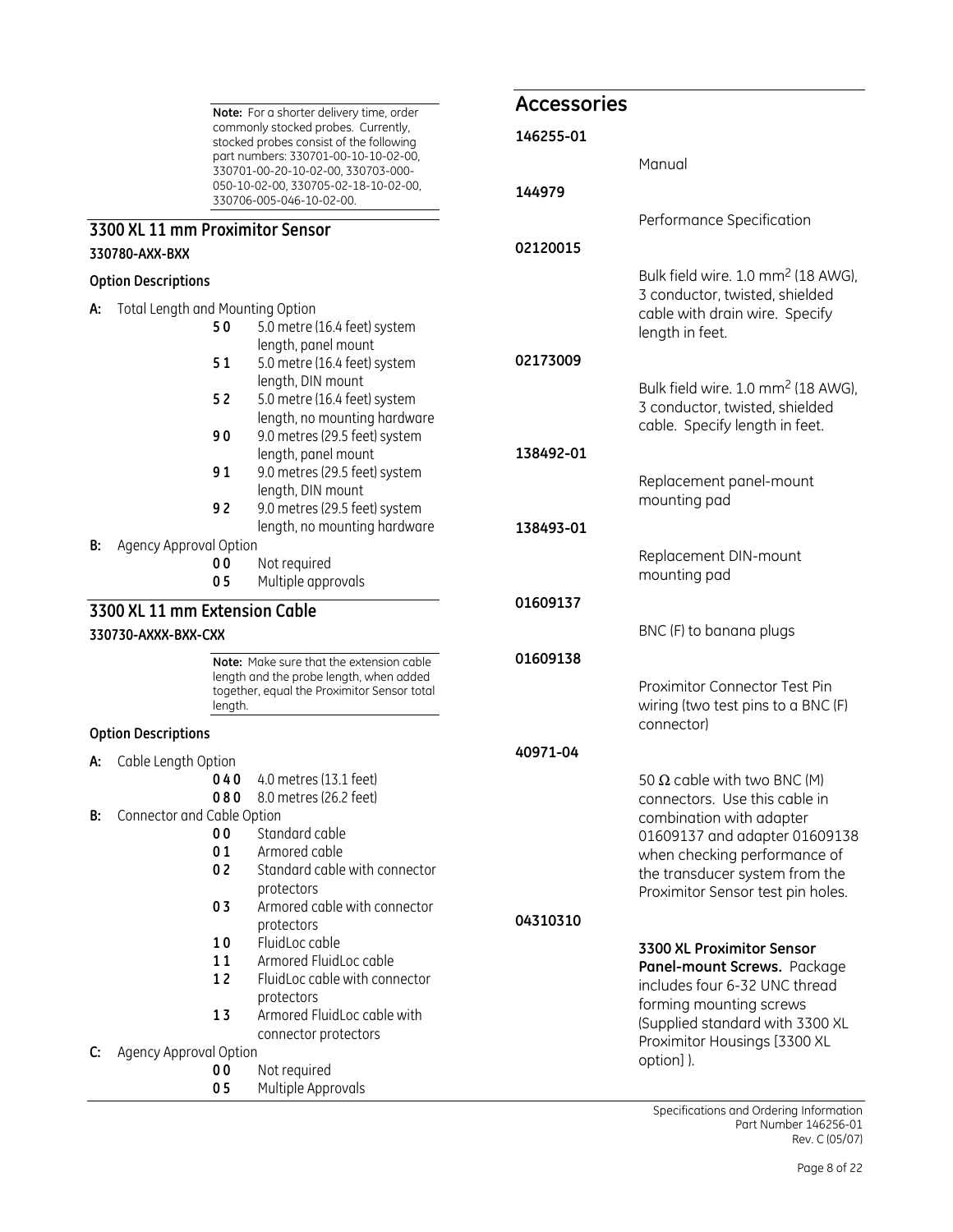| 03200006  |                                                                                                                                                                                                                                                                                           | 03839420  |                                                                                                                                                                                                                                                                                                                                     |  |
|-----------|-------------------------------------------------------------------------------------------------------------------------------------------------------------------------------------------------------------------------------------------------------------------------------------------|-----------|-------------------------------------------------------------------------------------------------------------------------------------------------------------------------------------------------------------------------------------------------------------------------------------------------------------------------------------|--|
| 40113-02  | Silicone self-fusing tape. A 9.1<br>metre (10 yard) roll of silicone<br>tape to protect connectors. It is<br>easy to install and provides<br>excellent electrical isolation and<br>protection from the environment.<br>It is not recommended for use<br>inside the casing of the machine. |           | <b>Female Connector Protector.</b><br>Placed on the probe lead to<br>connect to the male connector<br>protector on the extension cable<br>and provide environmental<br>protection of connectors. Also<br>placed on the extension cable to<br>slide over the Proximitor Sensor<br>connection and protect it from<br>the environment. |  |
|           | <b>Connector Protector Kit.</b><br>Connector Protector Kit for 3300                                                                                                                                                                                                                       | 330153-01 |                                                                                                                                                                                                                                                                                                                                     |  |
|           | XL probes and extension cables,<br>including connector protectors<br>and installation tools.                                                                                                                                                                                              |           | 3300 XL Connector Kit. Used on<br>3300 XL probes and extension<br>cables. Contains one set of male<br>and female ClickLoc connectors,                                                                                                                                                                                               |  |
| 136536-01 |                                                                                                                                                                                                                                                                                           |           | sleeves and one strip of silicone                                                                                                                                                                                                                                                                                                   |  |
|           | <b>Connector Protector Adapter.</b><br>Makes our previous 3300<br>connector protector kits<br>compatible with 3300 XL probes<br>and extension cable connectors.                                                                                                                           | 163356    | tape.<br><b>Connector Crimp Tool Kit.</b><br>Includes one set of 75 $\Omega$ 3300 XL                                                                                                                                                                                                                                                |  |
| 40180-02  |                                                                                                                                                                                                                                                                                           |           | ClickLoc inserts and connector<br>installation instructions. Supplied                                                                                                                                                                                                                                                               |  |
|           | <b>Connector Protectors.</b> Package<br>contains 10 pairs of connector<br>protectors.                                                                                                                                                                                                     |           | with carrying case.                                                                                                                                                                                                                                                                                                                 |  |
| 03839410  |                                                                                                                                                                                                                                                                                           |           |                                                                                                                                                                                                                                                                                                                                     |  |
|           | <b>Male Connector Protector.</b><br>Placed on the extension cable to<br>connect to the female connector<br>protector on the probe and<br>provide environmental protection                                                                                                                 |           |                                                                                                                                                                                                                                                                                                                                     |  |

of connectors.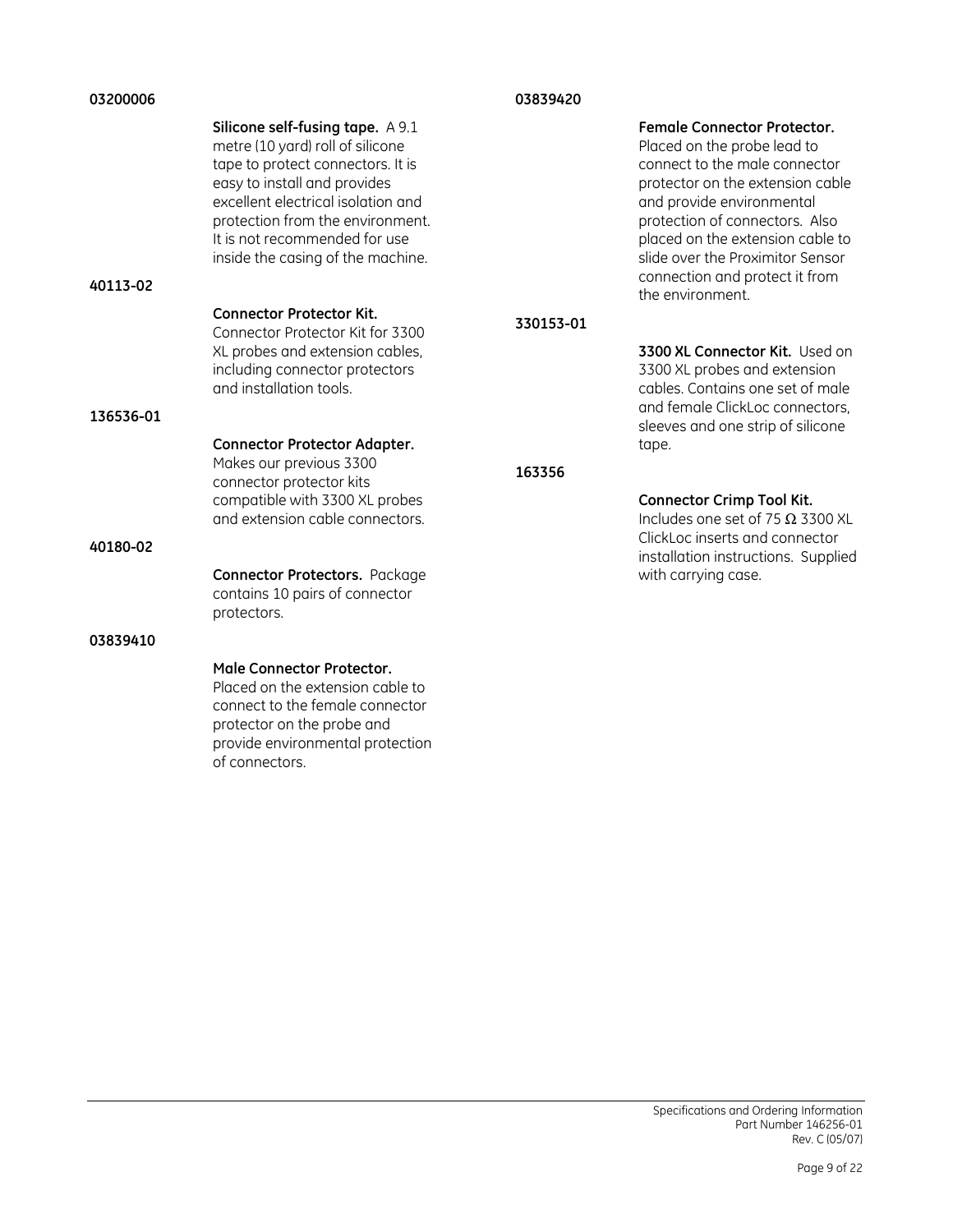### Graphs and Dimensional Drawings



Figure 1 Typical 3300 XL 11 mm 5 m System Over Ambient Testing Range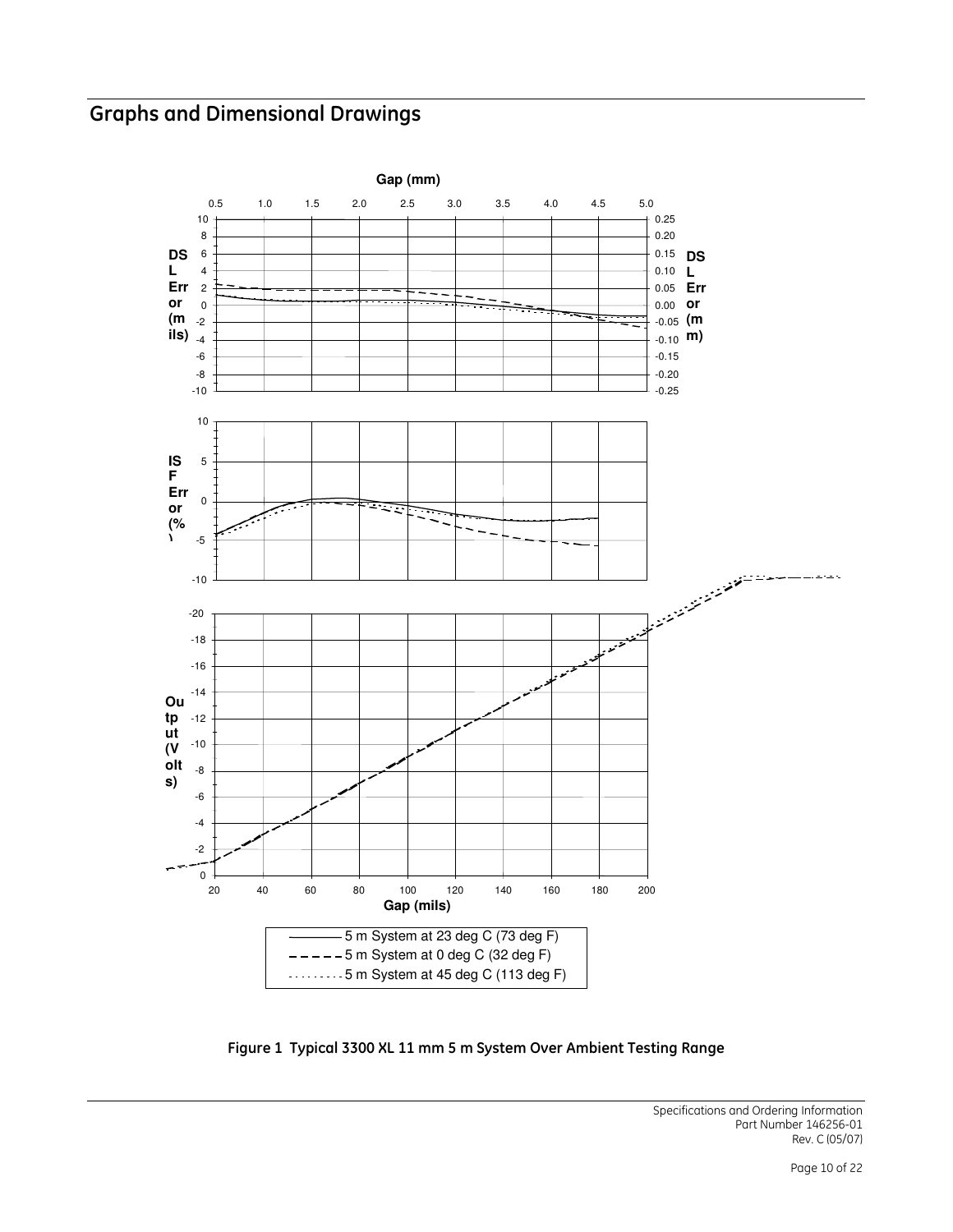

Figure 2 Typical 3300 XL 11 mm 9 m System Over Ambient Testing Range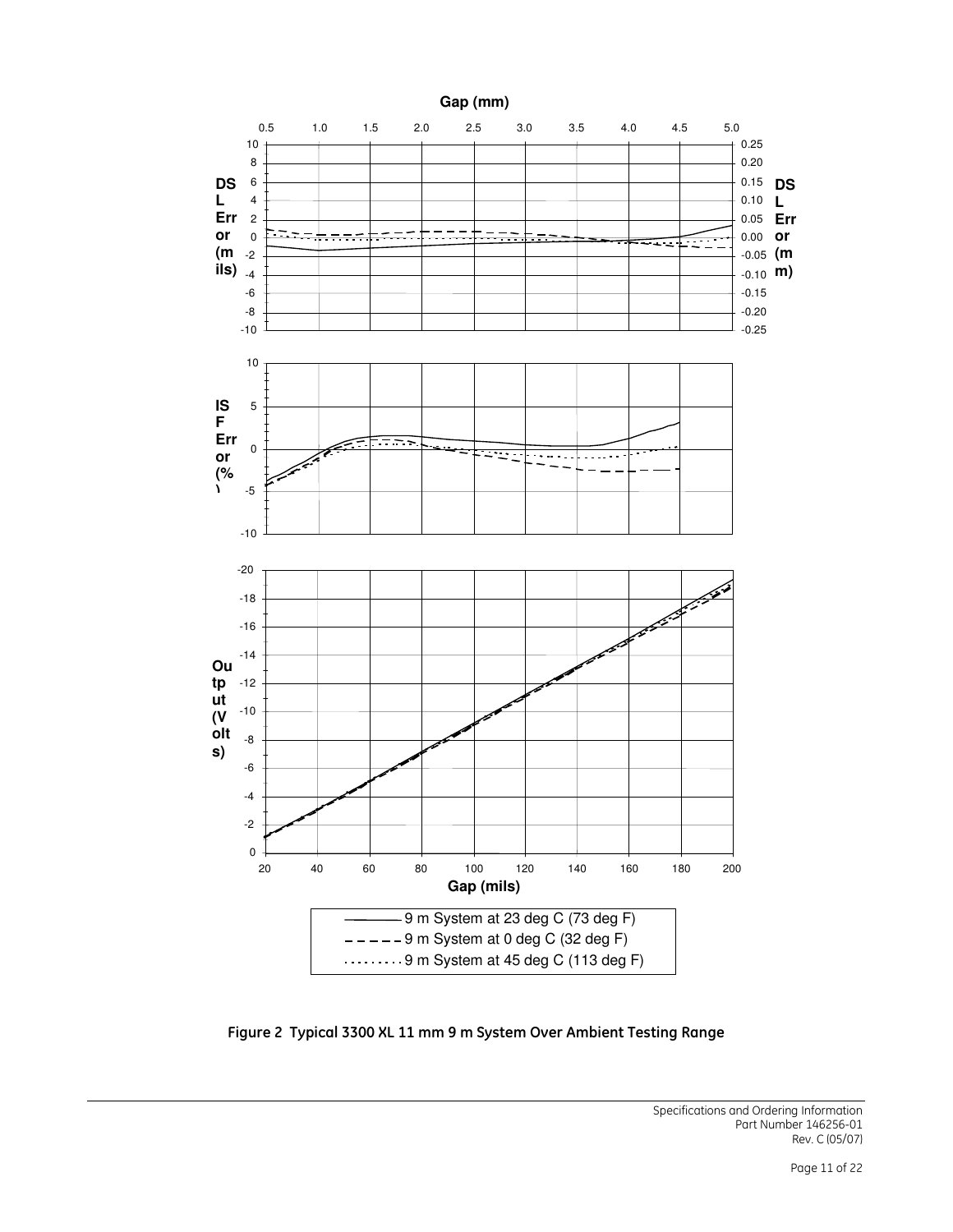

Figure 3 Typical 3300 XL 11 mm Probe + 1m Cable @ Low Temperature (Proximitor Sensor + 4m of Extension Cable @ 25 °C)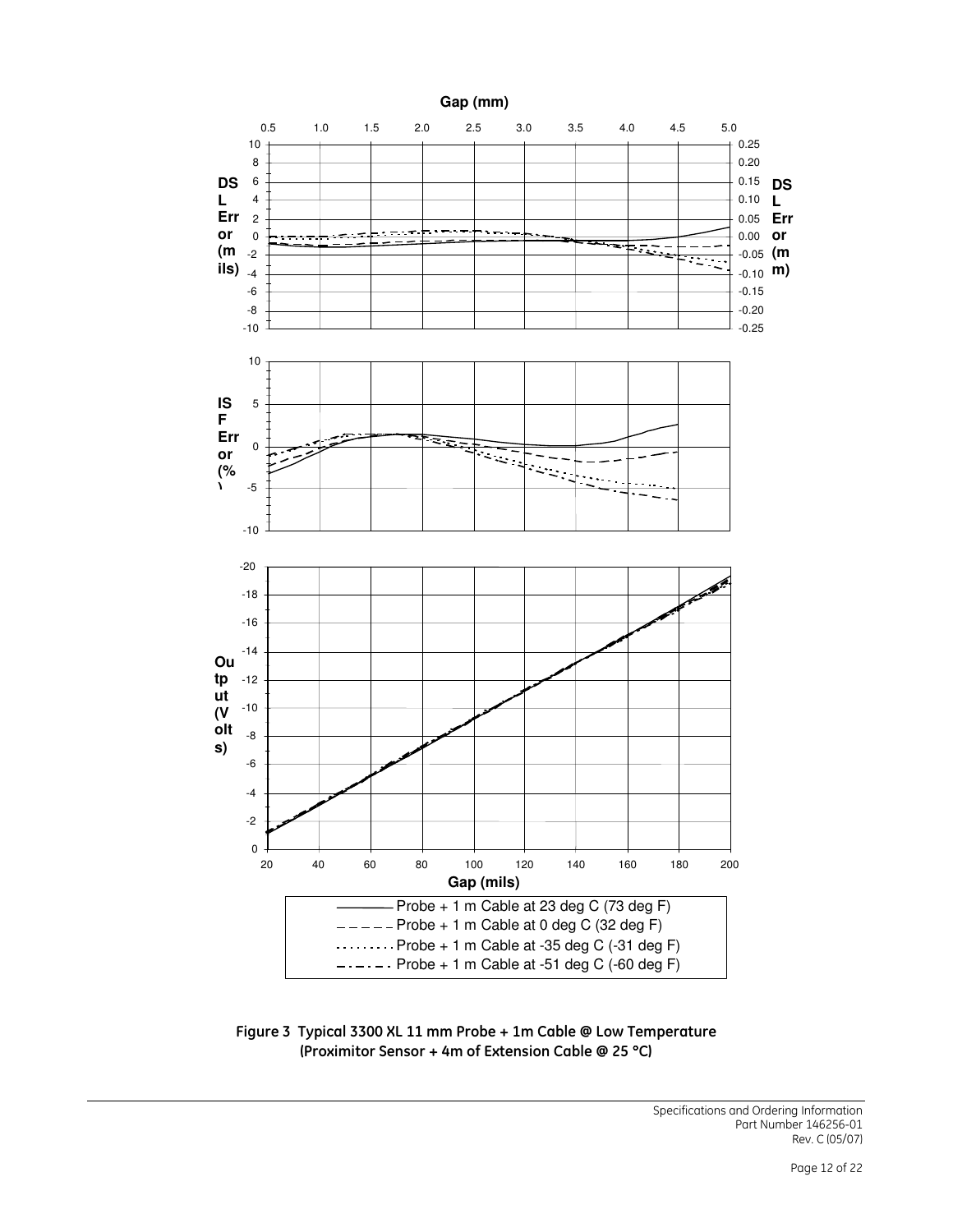

Figure 4 Typical 3300 XL 11 mm Probe + 1m Cable @ High Temperature (Proximitor Sensor + 4m of Extension Cable @ 25 °C)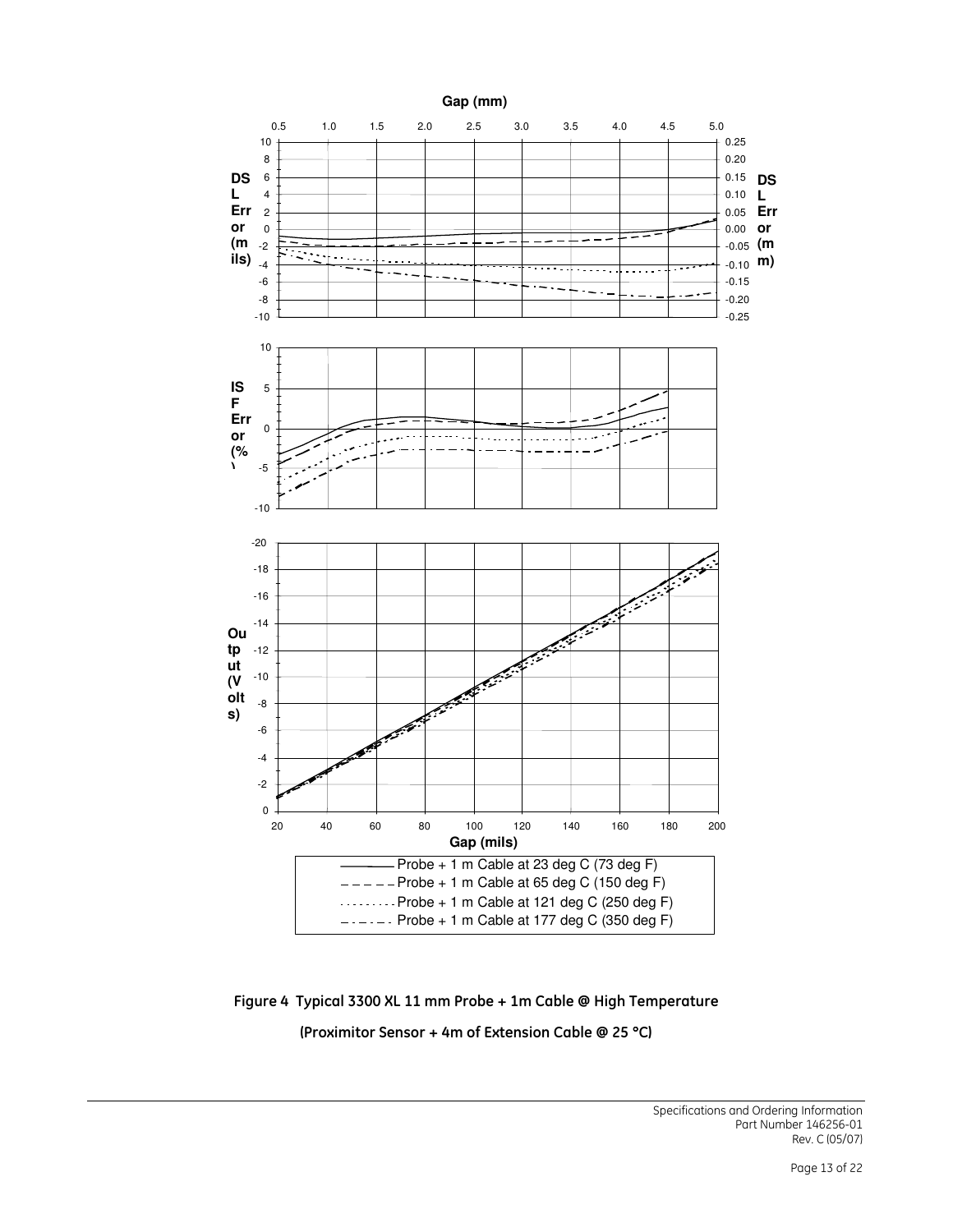

Figure 5 Typical 3300 XL 11 mm 5 m Proximitor Sensor with 4 m of Extension Cable @ Cold Temperature (Probe is at 25°C)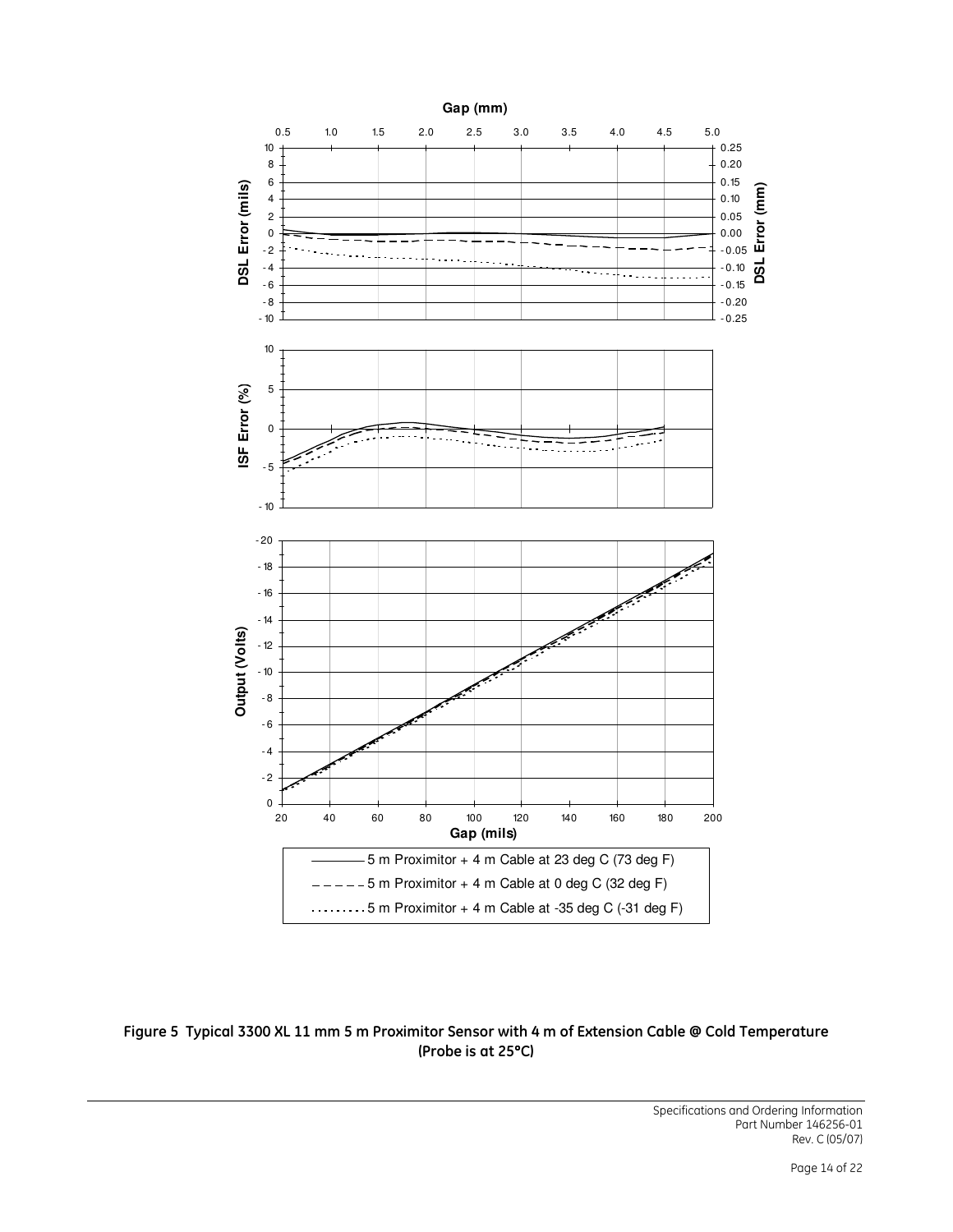

Figure 6 Typical 3300 XL 11 mm 5 m Proximitor Sensor with 4 m Extension Cable @ High Temperature

(Probe is at 25°C)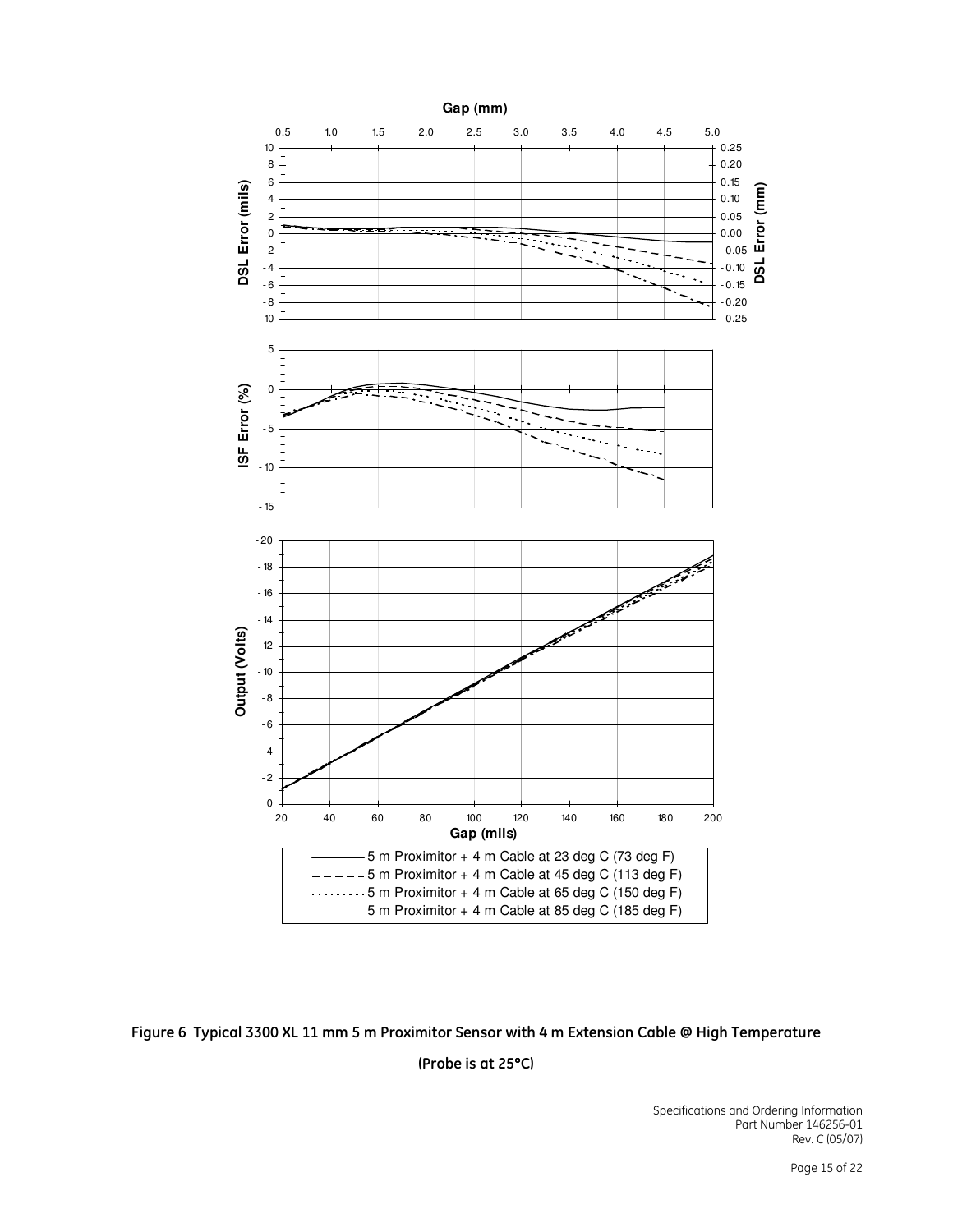

Figure 7 Typical 3300 XL 11 mm 9 m Proximitor Sensor with 8 m of Extension Cable @ Low Temperature (Probe is at 25°C)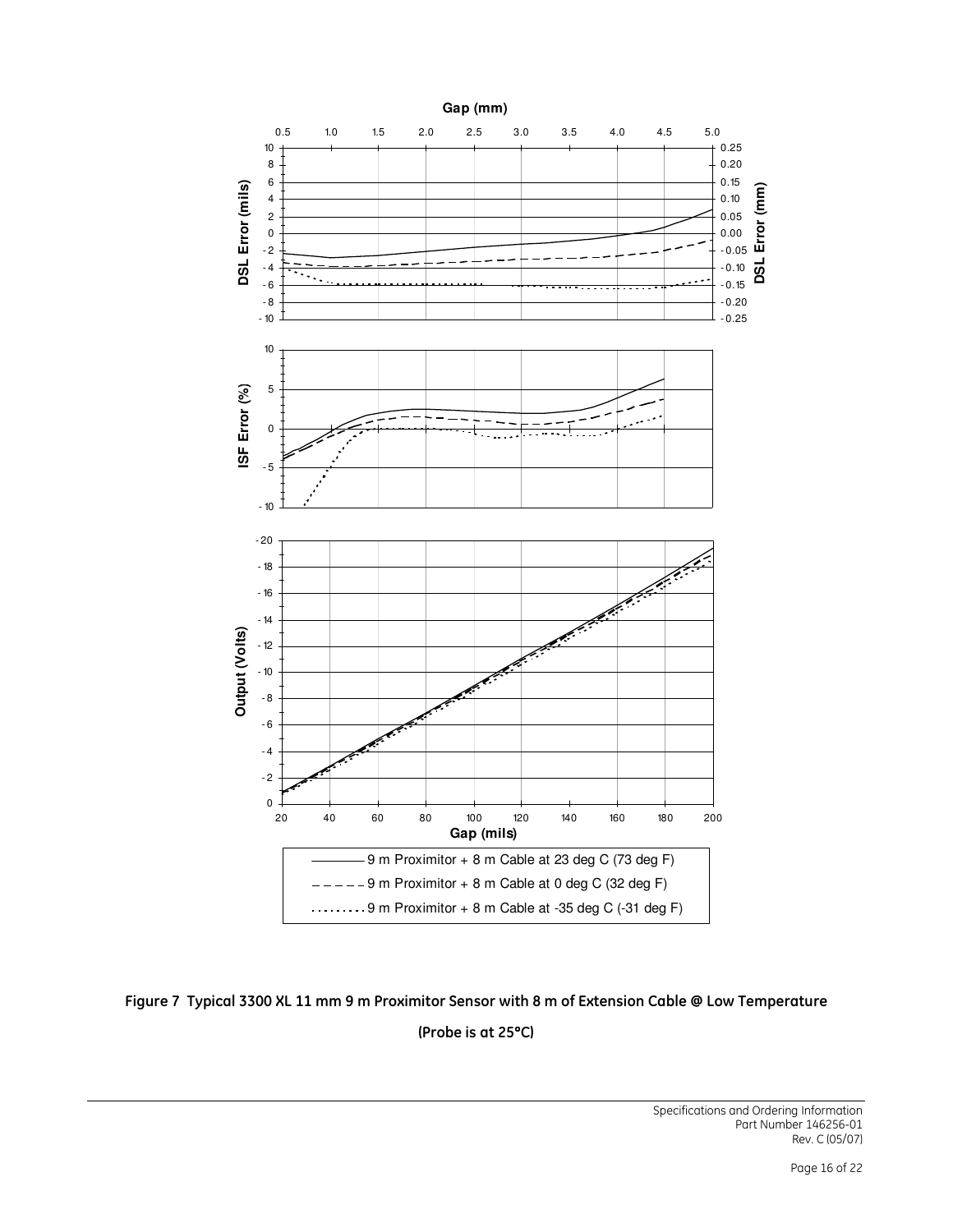

Figure 8 Typical 3300 XL 11 mm 9 m Proximitor with 8 m of Extension Cable @ High Temperature (Probe is at 25°C.)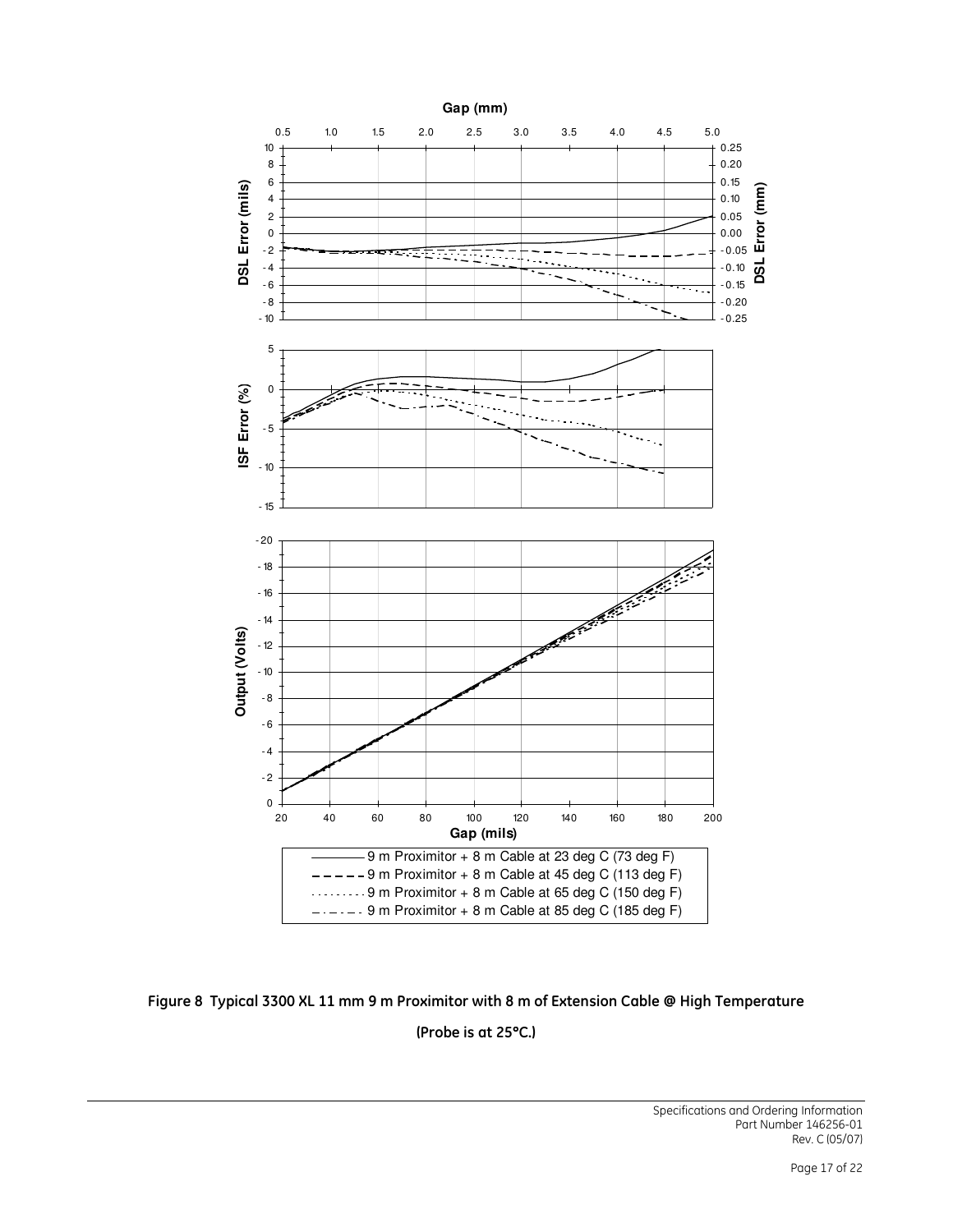

Figure 9 Frequency Response, magnitude of typical 3300 XL 11mm System



with various lengths of field wiring, no barriers

# Figure 10 Frequency Response, phase change of typical 3300 XL 11mm System

with various lengths of field wiring, no barriers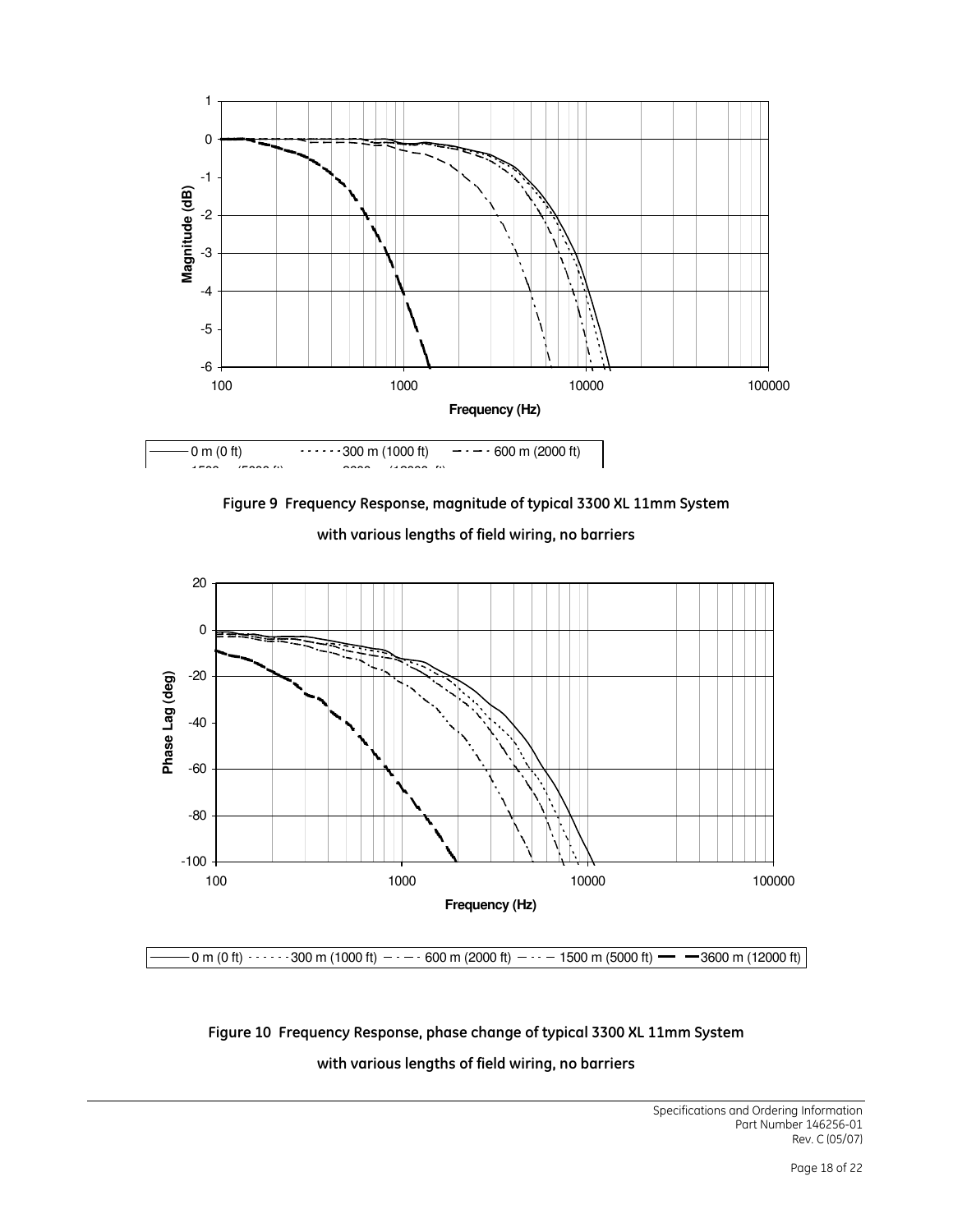

Figure 11 3300 XL 11 mm Proximity probes, Standard Mount

330701, ½-20 UNF-2A, without armor 330702, ½-20 UNF-2A, with armor 330703, M14X1.5 thread, without armor 330704, M14X1.5 thread, with armor 330707, 5/8-18 UNF-2A, without armor 330708, 5/8-18 UNF-2A, with armor 330709, M16X1.5 thread, without armor 330710, M16X1.5 thread, with armor



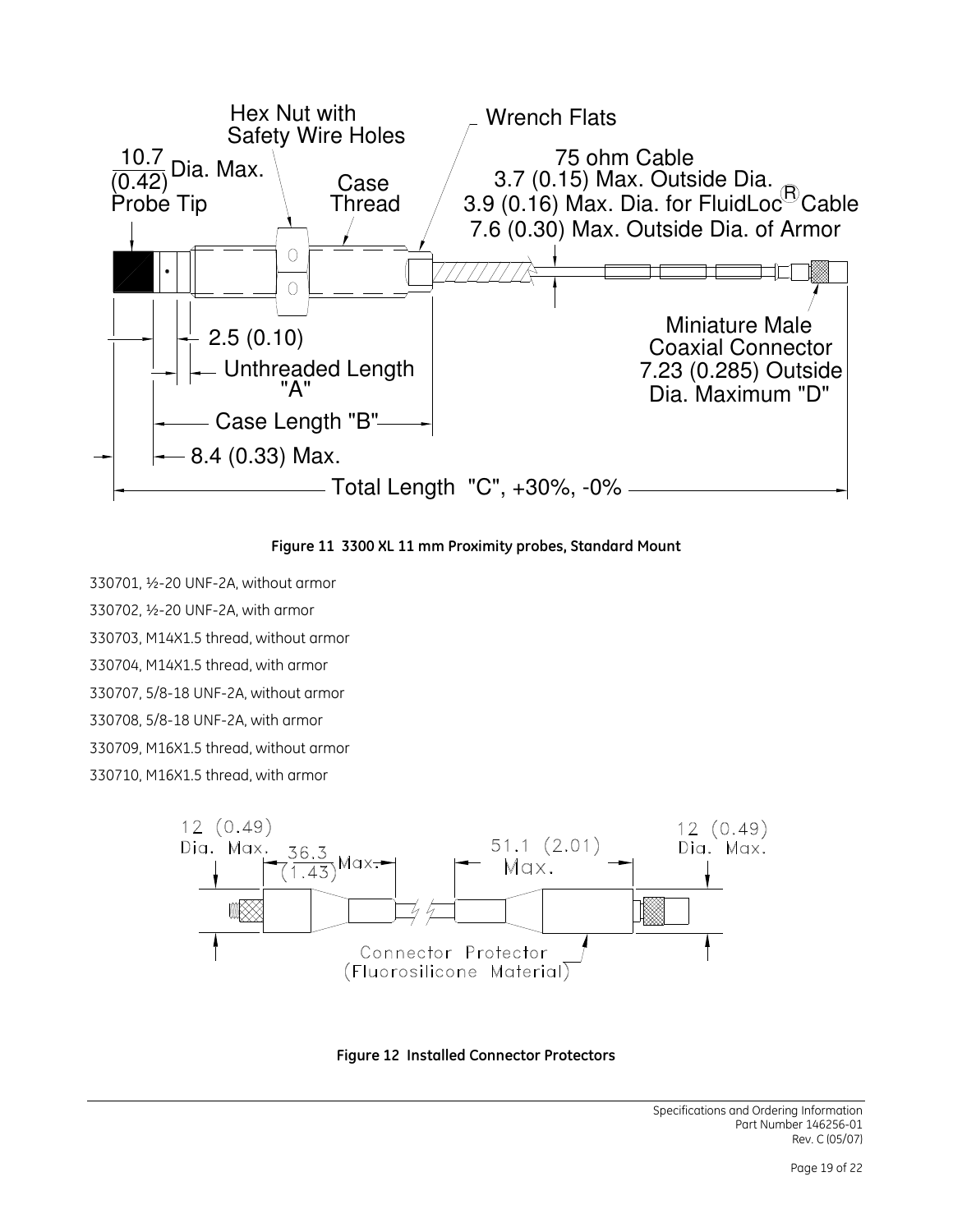



330705, 3/8-24 UNF-2A threads

330706, M10X1 threads



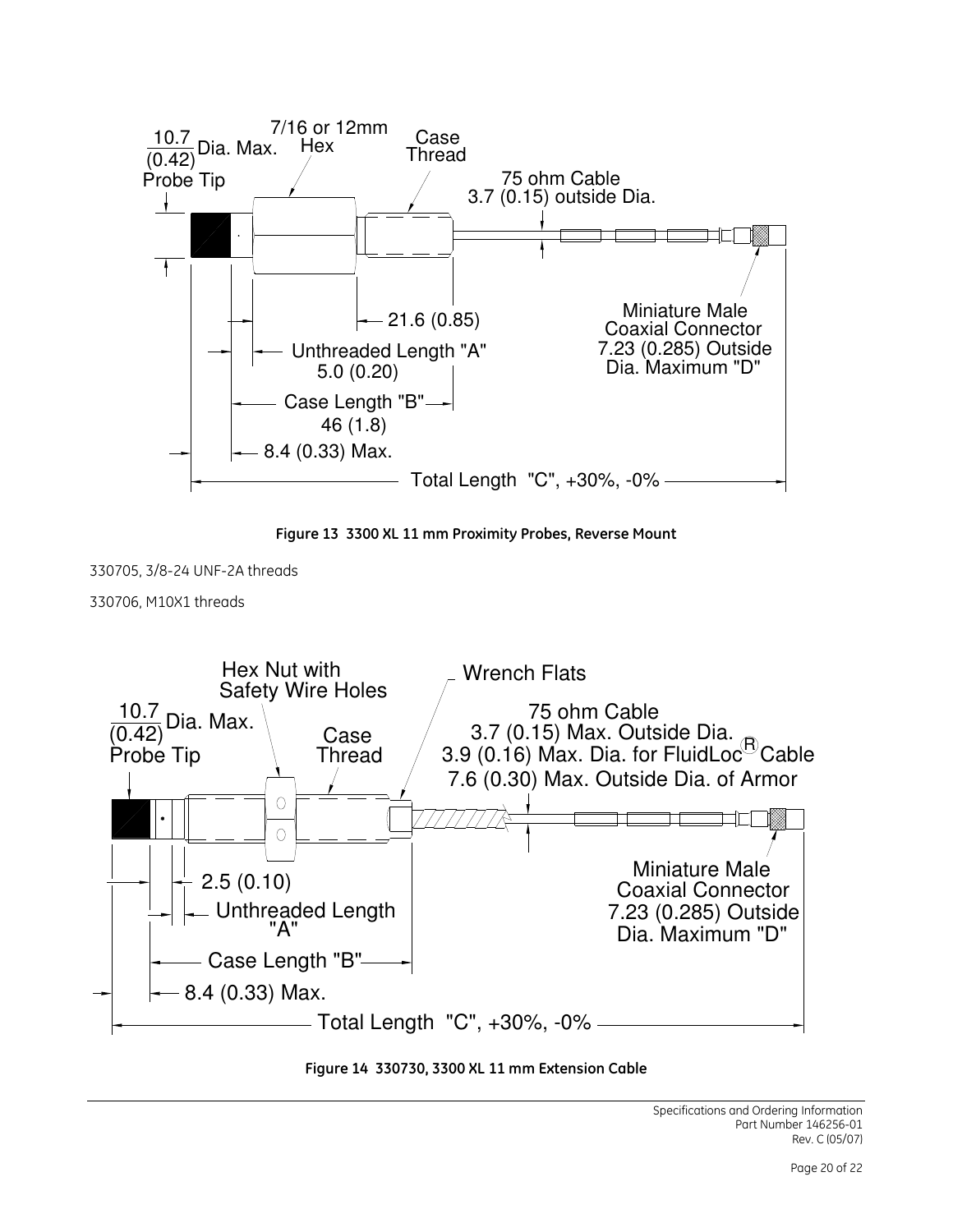

Figure 15 Panel Mount 3300 XL 11 mm Proximitor Sensor



Figure 16 DIN Mount 3300 XL 11 mm ProximitorSensor